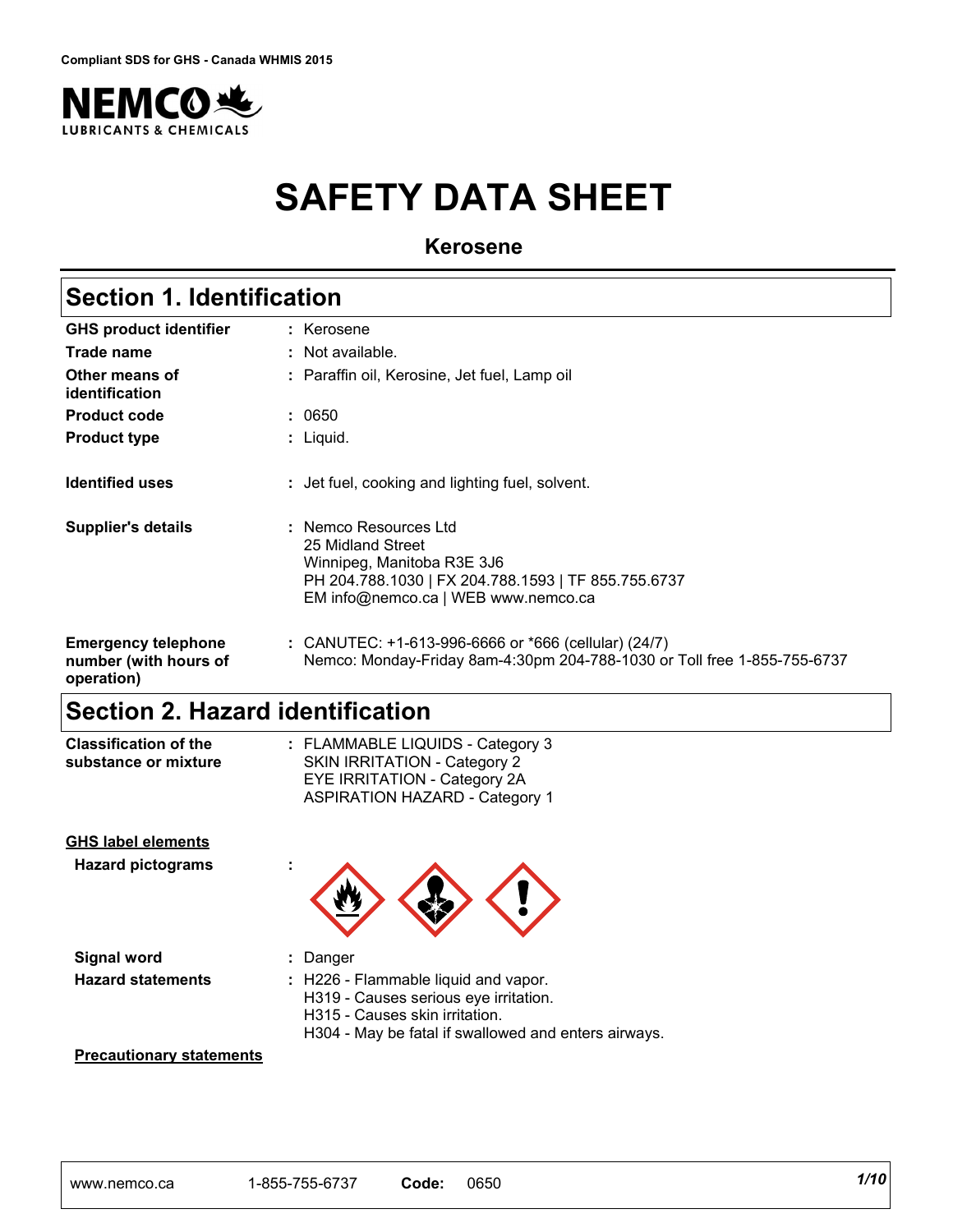**NEMCO头** 

**Kerosene**

### **Section 2. Hazard identification**

| <b>Prevention</b>                                                                                  | : P280 - Wear protective gloves. Wear eye or face protection. Wear protective<br>clothing.<br>P210 - Keep away from heat, hot surfaces, sparks, open flames and other ignition<br>sources. No smoking.<br>P264 - Wash hands thoroughly after handling.                                                                                                                                                                                                                                                                                                                                                                                                                             |
|----------------------------------------------------------------------------------------------------|------------------------------------------------------------------------------------------------------------------------------------------------------------------------------------------------------------------------------------------------------------------------------------------------------------------------------------------------------------------------------------------------------------------------------------------------------------------------------------------------------------------------------------------------------------------------------------------------------------------------------------------------------------------------------------|
| <b>Response</b>                                                                                    | : P301 + P310 + P331 - IF SWALLOWED: Immediately call a POISON CENTER or<br>physician. Do NOT induce vomiting.<br>P303 + P361 + P353 - IF ON SKIN (or hair): Take off immediately all contaminated<br>clothing. Rinse skin with water.<br>P302 + P352 + P362+P364 - IF ON SKIN: Wash with plenty of soap and water.<br>Take off contaminated clothing and wash it before reuse.<br>P332 + P313 - If skin irritation occurs: Get medical attention.<br>P305 + P351 + P338 - IF IN EYES: Rinse cautiously with water for several minutes.<br>Remove contact lenses, if present and easy to do. Continue rinsing.<br>P337 + P313 - If eye irritation persists: Get medical attention. |
| <b>Storage</b>                                                                                     | $\therefore$ P405 - Store locked up.                                                                                                                                                                                                                                                                                                                                                                                                                                                                                                                                                                                                                                               |
| <b>Disposal</b>                                                                                    | : P501 - Dispose of contents and container in accordance with all local, regional,<br>national and international regulations.                                                                                                                                                                                                                                                                                                                                                                                                                                                                                                                                                      |
| <b>Other hazards which do not : None known.</b><br>result in classification/<br><b>HHNOC/PHNOC</b> |                                                                                                                                                                                                                                                                                                                                                                                                                                                                                                                                                                                                                                                                                    |

### **Section 3. Composition/information on ingredients**

| <b>Substance/mixture</b>         | : Substance                                  |
|----------------------------------|----------------------------------------------|
| Other means of<br>identification | : Paraffin oil, Kerosine, Jet fuel, Lamp oil |

#### **CAS number/other identifiers**

| <b>CAS number</b>                       | Not available. |            |                   |
|-----------------------------------------|----------------|------------|-------------------|
| <b>Product code</b>                     | 0650           |            |                   |
| Ingredient name                         |                | $\%$ (w/w) | <b>CAS number</b> |
| Kerosine (Petroleum), Hydrodesulfurized |                | 100        | 64742-81-0        |

**There are no additional ingredients present which, within the current knowledge of the supplier and in the concentrations applicable, are classified as hazardous to health or the environment and hence require reporting in this section.**

**Occupational exposure limits, if available, are listed in Section 8.**

### **Section 4. First-aid measures**

| Eye contact         | <b>Description of necessary first aid measures</b><br>: Immediately flush eyes with plenty of water, occasionally lifting the upper and lower<br>eyelids. Check for and remove any contact lenses. Continue to rinse for at least 20<br>minutes. Get medical attention.                                                                                                                                                                                                                                                   |
|---------------------|---------------------------------------------------------------------------------------------------------------------------------------------------------------------------------------------------------------------------------------------------------------------------------------------------------------------------------------------------------------------------------------------------------------------------------------------------------------------------------------------------------------------------|
| <b>Inhalation</b>   | : Remove victim to fresh air and keep at rest in a position comfortable for breathing.<br>If not breathing, if breathing is irregular or if respiratory arrest occurs, provide<br>artificial respiration or oxygen by trained personnel. It may be dangerous to the<br>person providing aid to give mouth-to-mouth resuscitation. Get medical attention if<br>adverse health effects persist or are severe. If unconscious, place in recovery<br>position and get medical attention immediately. Maintain an open airway. |
| <b>Skin contact</b> | : Flush contaminated skin with plenty of water. Continue to rinse for at least 20<br>minutes. Get medical attention. Wash clothing before reuse. Clean shoes<br>thoroughly before reuse.                                                                                                                                                                                                                                                                                                                                  |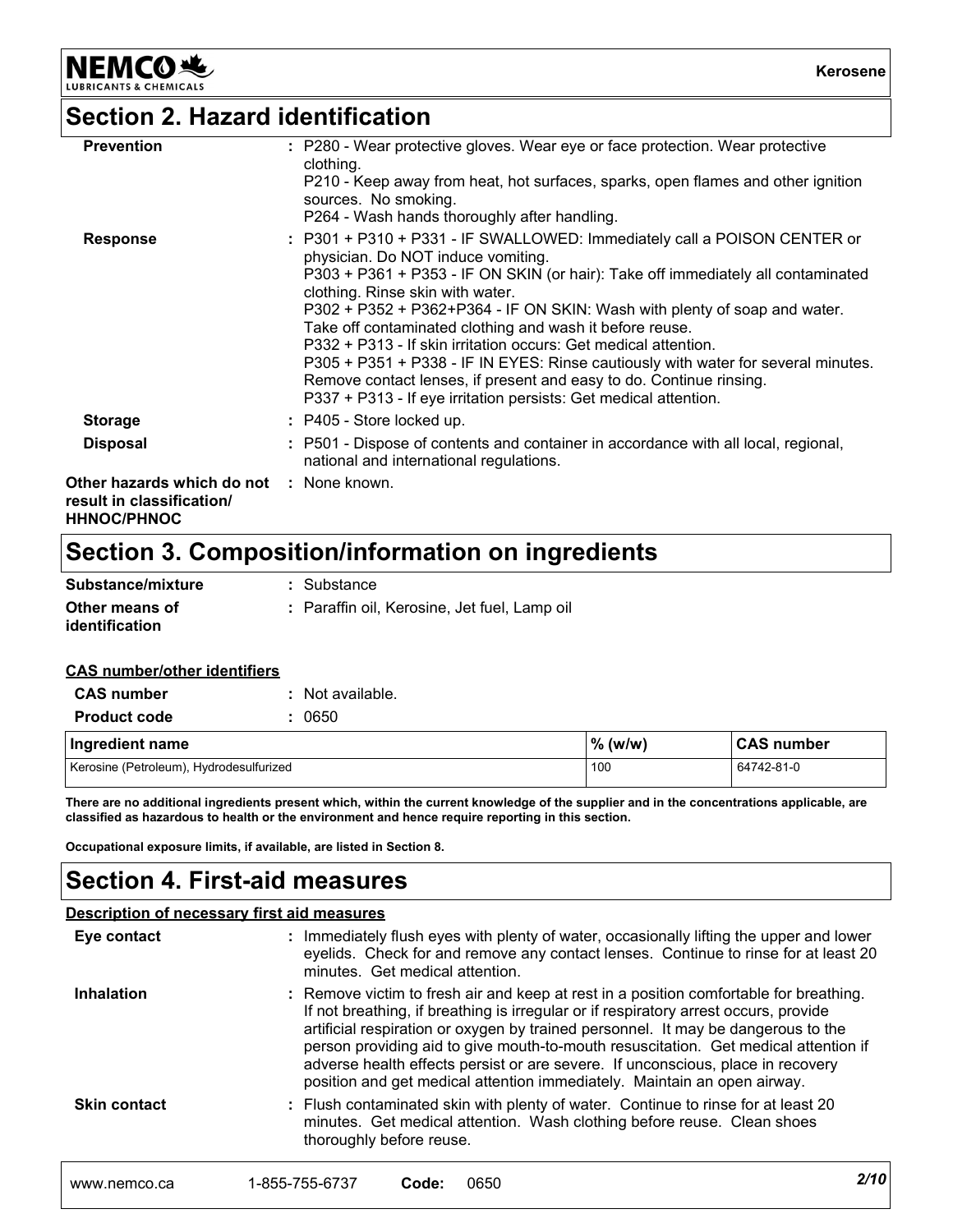

### **Section 4. First-aid measures**

| Ingestion                                          | Get medical attention immediately. Call a poison center or physician. Wash out<br>mouth with water. Remove victim to fresh air and keep at rest in a position<br>comfortable for breathing. If material has been swallowed and the exposed person<br>is conscious, give small quantities of water to drink. Stop if the exposed person<br>feels sick as vomiting may be dangerous. Aspiration hazard if swallowed. Can<br>enter lungs and cause damage. Do not induce vomiting. If vomiting occurs, the<br>head should be kept low so that vomit does not enter the lungs. Never give<br>anything by mouth to an unconscious person. If unconscious, place in recovery<br>position and get medical attention immediately. Maintain an open airway. |
|----------------------------------------------------|----------------------------------------------------------------------------------------------------------------------------------------------------------------------------------------------------------------------------------------------------------------------------------------------------------------------------------------------------------------------------------------------------------------------------------------------------------------------------------------------------------------------------------------------------------------------------------------------------------------------------------------------------------------------------------------------------------------------------------------------------|
| Most important symptoms/effects, acute and delayed |                                                                                                                                                                                                                                                                                                                                                                                                                                                                                                                                                                                                                                                                                                                                                    |
| <b>Potential acute health effects</b>              |                                                                                                                                                                                                                                                                                                                                                                                                                                                                                                                                                                                                                                                                                                                                                    |
| Eye contact                                        | : Causes serious eye irritation.                                                                                                                                                                                                                                                                                                                                                                                                                                                                                                                                                                                                                                                                                                                   |
| <b>Inhalation</b>                                  | No known significant effects or critical hazards.                                                                                                                                                                                                                                                                                                                                                                                                                                                                                                                                                                                                                                                                                                  |
| <b>Skin contact</b>                                | Causes skin irritation.                                                                                                                                                                                                                                                                                                                                                                                                                                                                                                                                                                                                                                                                                                                            |
| Ingestion                                          | : May be fatal if swallowed and enters airways.                                                                                                                                                                                                                                                                                                                                                                                                                                                                                                                                                                                                                                                                                                    |
| Over-exposure signs/symptoms                       |                                                                                                                                                                                                                                                                                                                                                                                                                                                                                                                                                                                                                                                                                                                                                    |
| Eye contact                                        | : Adverse symptoms may include the following:<br>pain or irritation<br>watering<br>redness                                                                                                                                                                                                                                                                                                                                                                                                                                                                                                                                                                                                                                                         |
| <b>Inhalation</b>                                  | : No known significant effects or critical hazards.                                                                                                                                                                                                                                                                                                                                                                                                                                                                                                                                                                                                                                                                                                |
| <b>Skin contact</b>                                | : Adverse symptoms may include the following:<br>irritation<br>redness                                                                                                                                                                                                                                                                                                                                                                                                                                                                                                                                                                                                                                                                             |
| Ingestion                                          | : Adverse symptoms may include the following:<br>nausea or vomiting                                                                                                                                                                                                                                                                                                                                                                                                                                                                                                                                                                                                                                                                                |
|                                                    | Indication of immediate medical attention and special treatment needed, if necessary                                                                                                                                                                                                                                                                                                                                                                                                                                                                                                                                                                                                                                                               |
| Notes to physician                                 | : Treat symptomatically. Contact poison treatment specialist immediately if large<br>quantities have been ingested or inhaled.                                                                                                                                                                                                                                                                                                                                                                                                                                                                                                                                                                                                                     |
| <b>Specific treatments</b>                         | : No specific treatment.                                                                                                                                                                                                                                                                                                                                                                                                                                                                                                                                                                                                                                                                                                                           |
| <b>Protection of first-aiders</b>                  | : No action shall be taken involving any personal risk or without suitable training. It<br>may be dangerous to the person providing aid to give mouth-to-mouth resuscitation.                                                                                                                                                                                                                                                                                                                                                                                                                                                                                                                                                                      |

**See toxicological information (Section 11)**

### **Section 5. Fire-fighting measures**

| <b>Extinguishing media</b>                           |                                                                                                                                                                                                                                  |
|------------------------------------------------------|----------------------------------------------------------------------------------------------------------------------------------------------------------------------------------------------------------------------------------|
| Suitable extinguishing<br>media                      | : Use dry chemical, $CO2$ , water spray (fog) or foam.                                                                                                                                                                           |
| Unsuitable extinguishing<br>media                    | : Do not use water jet or water-based fire extinguishers.                                                                                                                                                                        |
| <b>Specific hazards arising</b><br>from the chemical | : Flammable liquid and vapor. The vapor/gas is heavier than air and will spread along<br>the ground. Vapors may accumulate in low or confined areas or travel a<br>considerable distance to a source of ignition and flash back. |
| <b>Hazardous thermal</b><br>decomposition products   | : No specific data.                                                                                                                                                                                                              |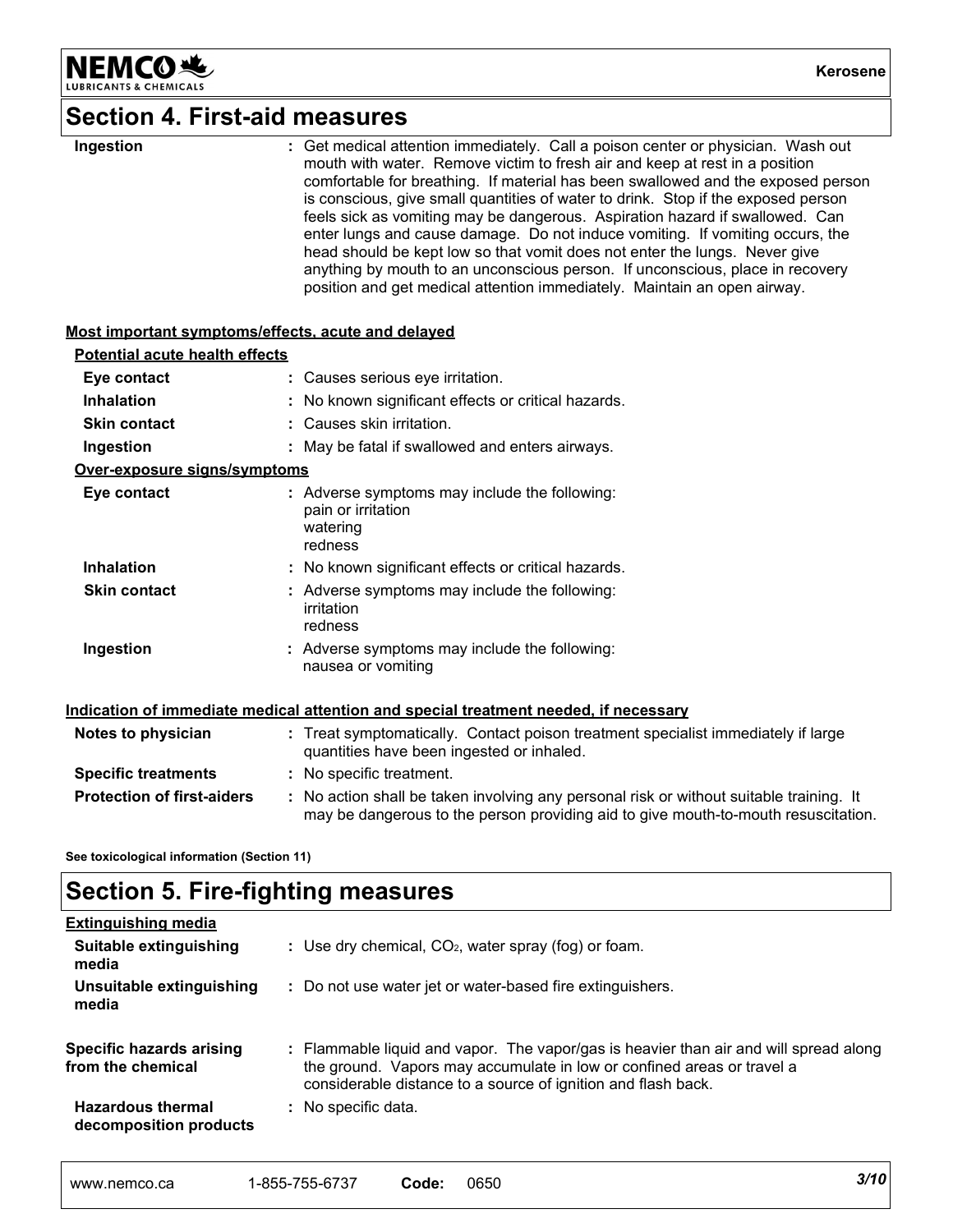

LUBRIC CHEMICALS

### **Section 5. Fire-fighting measures**

| Special protective actions                               | Move containers from fire area if this can be done without risk. Use water spray to                                                                                       |
|----------------------------------------------------------|---------------------------------------------------------------------------------------------------------------------------------------------------------------------------|
| for fire-fighters                                        | keep fire-exposed containers cool.                                                                                                                                        |
| <b>Special protective</b><br>equipment for fire-fighters | Fire-fighters should wear appropriate protective equipment and self-contained<br>breathing apparatus (SCBA) with a full face-piece operated in positive pressure<br>mode. |

### **Section 6. Accidental release measures**

**Personal precautions, protective equipment and emergency procedures**

| For non-emergency<br>personnel   | : No action shall be taken involving any personal risk or without suitable training.<br>Evacuate surrounding areas. Keep unnecessary and unprotected personnel from<br>entering. Do not touch or walk through spilled material. Shut off all ignition sources.<br>No flares, smoking or flames in hazard area. Avoid breathing vapor or mist. Provide<br>adequate ventilation. Wear appropriate respirator when ventilation is inadequate.<br>Put on appropriate personal protective equipment.                                                                                                                                                                                                                                                                       |
|----------------------------------|-----------------------------------------------------------------------------------------------------------------------------------------------------------------------------------------------------------------------------------------------------------------------------------------------------------------------------------------------------------------------------------------------------------------------------------------------------------------------------------------------------------------------------------------------------------------------------------------------------------------------------------------------------------------------------------------------------------------------------------------------------------------------|
|                                  | For emergency responders : If specialized clothing is required to deal with the spillage, take note of any<br>information in Section 8 on suitable and unsuitable materials. See also the<br>information in "For non-emergency personnel".                                                                                                                                                                                                                                                                                                                                                                                                                                                                                                                            |
| <b>Environmental precautions</b> | : Avoid dispersal of spilled material and runoff and contact with soil, waterways,<br>drains and sewers. Inform the relevant authorities if the product has caused<br>environmental pollution (sewers, waterways, soil or air).                                                                                                                                                                                                                                                                                                                                                                                                                                                                                                                                       |
| <b>Spill</b>                     | : Stop leak if without risk. Move containers from spill area. Use spark-proof tools and<br>explosion-proof equipment. Approach release from upwind. Prevent entry into<br>sewers, water courses, basements or confined areas. Wash spillages into an<br>effluent treatment plant or proceed as follows. Contain and collect spillage with non-<br>combustible, absorbent material e.g. sand, earth, vermiculite or diatomaceous earth<br>and place in container for disposal according to local regulations (see Section 13).<br>Dispose of via a licensed waste disposal contractor. Contaminated absorbent<br>material may pose the same hazard as the spilled product. Note: see Section 1 for<br>emergency contact information and Section 13 for waste disposal. |

### **Section 7. Handling and storage**

#### **Precautions for safe handling**

| <b>Protective measures</b>                | : Put on appropriate personal protective equipment (see Section 8). Do not swallow.<br>Avoid contact with eyes, skin and clothing. Avoid breathing vapor or mist. Use only<br>with adequate ventilation. Wear appropriate respirator when ventilation is<br>inadequate. Do not enter storage areas and confined spaces unless adequately<br>ventilated. Keep in the original container or an approved alternative made from a<br>compatible material, kept tightly closed when not in use. Store and use away from<br>heat, sparks, open flame or any other ignition source. Use explosion-proof electrical<br>(ventilating, lighting and material handling) equipment. Use only non-sparking tools.<br>Take precautionary measures against electrostatic discharges. Empty containers<br>retain product residue and can be hazardous. Do not reuse container. |
|-------------------------------------------|----------------------------------------------------------------------------------------------------------------------------------------------------------------------------------------------------------------------------------------------------------------------------------------------------------------------------------------------------------------------------------------------------------------------------------------------------------------------------------------------------------------------------------------------------------------------------------------------------------------------------------------------------------------------------------------------------------------------------------------------------------------------------------------------------------------------------------------------------------------|
| Advice on general<br>occupational hygiene | : Eating, drinking and smoking should be prohibited in areas where this material is<br>handled, stored and processed. Workers should wash hands and face before eating,<br>drinking and smoking. See also Section 8 for additional information on hygiene<br>measures.                                                                                                                                                                                                                                                                                                                                                                                                                                                                                                                                                                                         |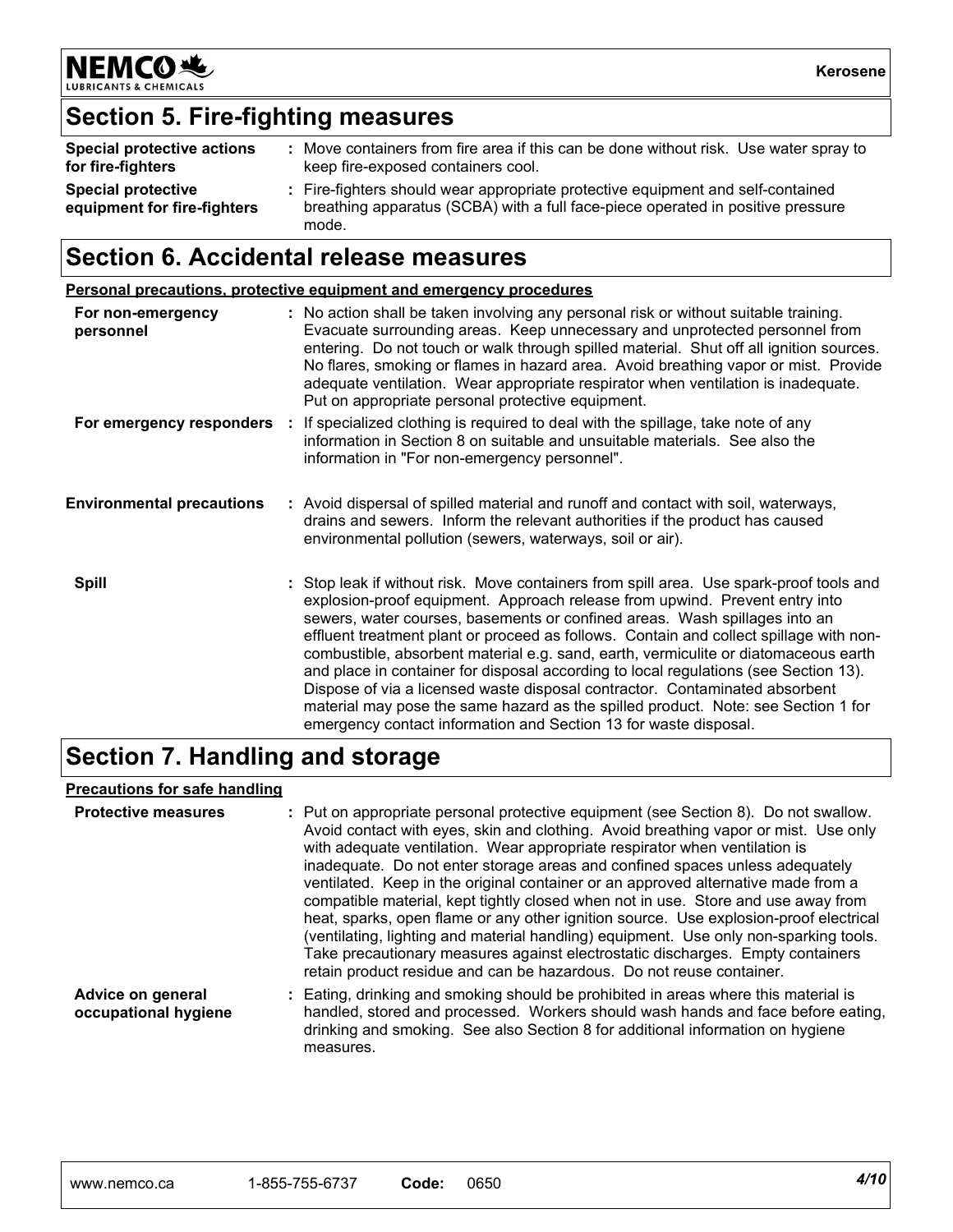

## **Section 7. Handling and storage**

| Conditions for safe storage, | : Store in accordance with local regulations. Store in a segregated and approved          |
|------------------------------|-------------------------------------------------------------------------------------------|
| including any                | area. Store in original container protected from direct sunlight in a dry, cool and well- |
| incompatibilities            | ventilated area, away from incompatible materials (see Section 10) and food and           |
|                              | drink. Store locked up. Eliminate all ignition sources. Separate from oxidizing           |
|                              | materials. Keep container tightly closed and sealed until ready for use. Containers       |
|                              | that have been opened must be carefully resealed and kept upright to prevent              |
|                              | leakage. Do not store in unlabeled containers. Use appropriate containment to             |
|                              | avoid environmental contamination.                                                        |

### **Section 8. Exposure controls/personal protection**

#### **Control parameters**

**Occupational exposure limits**

| Ingredient name                           |                    | <b>Exposure limits</b>                                                                                                                                                                                                                                                                                                                                                                                                        |  |  |
|-------------------------------------------|--------------------|-------------------------------------------------------------------------------------------------------------------------------------------------------------------------------------------------------------------------------------------------------------------------------------------------------------------------------------------------------------------------------------------------------------------------------|--|--|
| Kerosine (Petroleum), Hydrodesulfurized   |                    | CA British Columbia Provincial (Canada, 5/2015). Absorbed<br>through skin.<br>TWA: 200 mg/m <sup>3</sup> , (as total hydrocarbon vapor) 8 hours.<br>CA Alberta Provincial (Canada, 4/2009). Absorbed through skin.<br>8 hrs OEL: 200 mg/m <sup>3</sup> , (as total hydrocarbon vapor) 8 hours.                                                                                                                                |  |  |
| Appropriate engineering<br>controls       |                    | : Use only with adequate ventilation. Use process enclosures, local exhaust<br>ventilation or other engineering controls to keep worker exposure to airborne<br>contaminants below any recommended or statutory limits. The engineering controls<br>also need to keep gas, vapor or dust concentrations below any lower explosive<br>limits. Use explosion-proof ventilation equipment.                                       |  |  |
| <b>Environmental exposure</b><br>controls |                    | : Emissions from ventilation or work process equipment should be checked to ensure<br>they comply with the requirements of environmental protection legislation.                                                                                                                                                                                                                                                              |  |  |
| <b>Individual protection measures</b>     |                    |                                                                                                                                                                                                                                                                                                                                                                                                                               |  |  |
| <b>Hygiene measures</b>                   |                    | : Wash hands, forearms and face thoroughly after handling chemical products, before<br>eating, smoking and using the lavatory and at the end of the working period.<br>Appropriate techniques should be used to remove potentially contaminated clothing.<br>Wash contaminated clothing before reusing. Ensure that eyewash stations and<br>safety showers are close to the workstation location.                             |  |  |
| <b>Eye/face protection</b>                | goggles.           | : Safety eyewear complying with an approved standard should be used when a risk<br>assessment indicates this is necessary to avoid exposure to liquid splashes, mists,<br>gases or dusts. If contact is possible, the following protection should be worn,<br>unless the assessment indicates a higher degree of protection: chemical splash                                                                                  |  |  |
| <b>Skin protection</b>                    |                    |                                                                                                                                                                                                                                                                                                                                                                                                                               |  |  |
| <b>Hand protection</b>                    | this is necessary. | : Chemical-resistant, impervious gloves complying with an approved standard should<br>be worn at all times when handling chemical products if a risk assessment indicates                                                                                                                                                                                                                                                     |  |  |
| <b>Body protection</b>                    |                    | : Personal protective equipment for the body should be selected based on the task<br>being performed and the risks involved and should be approved by a specialist<br>before handling this product. When there is a risk of ignition from static electricity,<br>wear anti-static protective clothing. For the greatest protection from static<br>discharges, clothing should include anti-static overalls, boots and gloves. |  |  |
| Other skin protection                     |                    | : Appropriate footwear and any additional skin protection measures should be<br>selected based on the task being performed and the risks involved and should be<br>approved by a specialist before handling this product.                                                                                                                                                                                                     |  |  |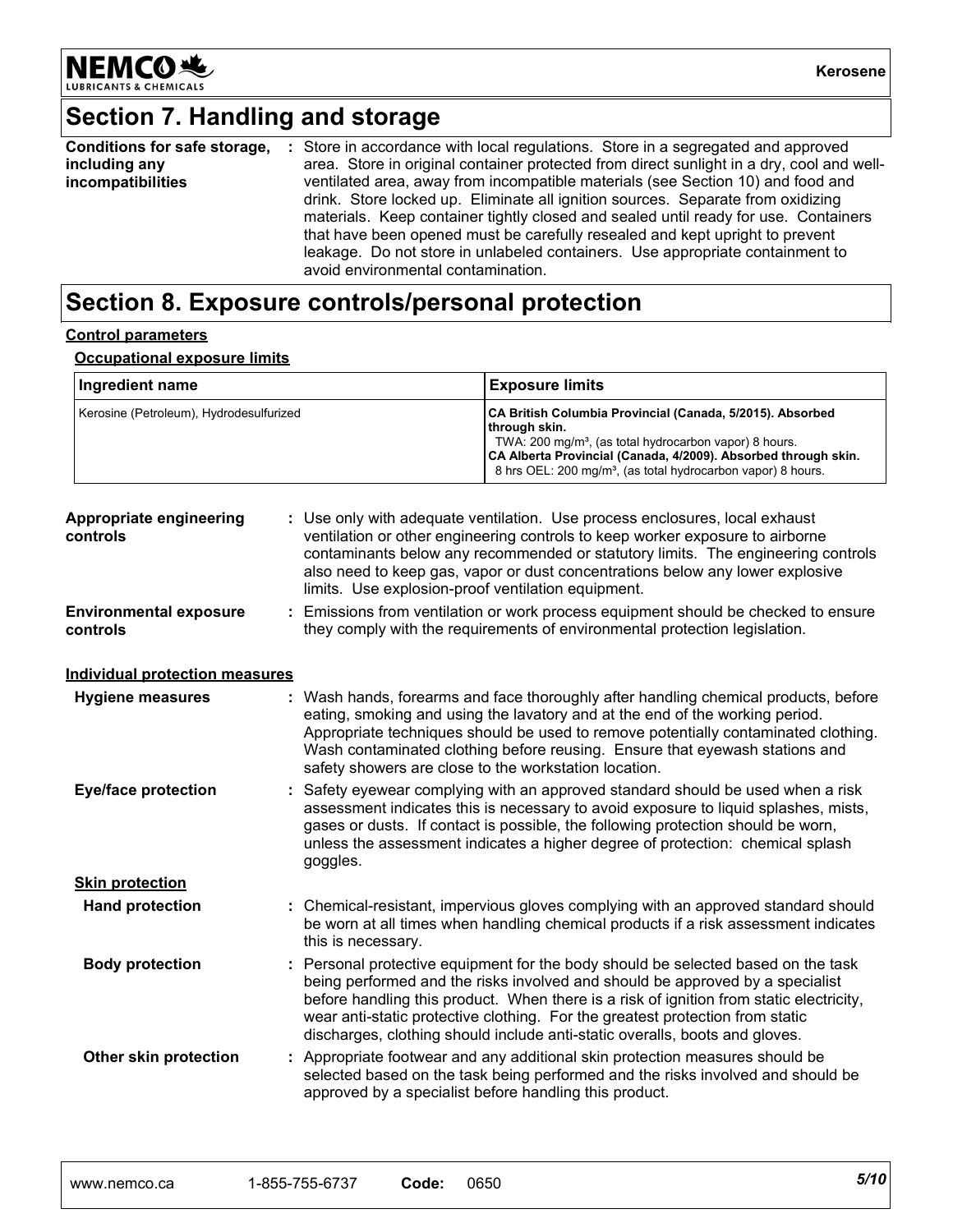**NEMCO头 INTS & CHEMICALS** 

### **Section 8. Exposure controls/personal protection**

**Respiratory protection :**

Based on the hazard and potential for exposure, select a respirator that meets the appropriate standard or certification. Respirators must be used according to a respiratory protection program to ensure proper fitting, training, and other important aspects of use.

### **Section 9. Physical and chemical properties**

| <b>Appearance</b>                                 |                                                       |
|---------------------------------------------------|-------------------------------------------------------|
| <b>Physical state</b>                             | : Liquid.                                             |
| Color                                             | : Clear.                                              |
| Odor                                              | : Not available.                                      |
| <b>Odor threshold</b>                             | : Not available.                                      |
| рH                                                | : Not available.                                      |
| <b>Freezing point</b>                             | : Not available.                                      |
| <b>Boiling point</b>                              | : 150 to 290°C (302 to 554°F)                         |
| <b>Flash point</b>                                | : Closed cup: 38 to $62^{\circ}$ C (100.4 to 143.6°F) |
| <b>Evaporation rate</b>                           | : Not available.                                      |
| Flammability (solid, gas)                         | $\therefore$ Not available.                           |
| Lower and upper explosive<br>(flammable) limits   | $\therefore$ Not available.                           |
| Vapor pressure                                    | : 1 to 3.7 kPa (7.5006 to 27.752 mm Hg) @ 38°C        |
| Vapor density                                     | : $>5$ [Air = 1]                                      |
| <b>Relative density</b>                           | : 0.81                                                |
| <b>Solubility</b>                                 | : Negligible in water.                                |
| <b>Partition coefficient: n-</b><br>octanol/water | : Not available.                                      |
| <b>Auto-ignition temperature</b>                  | : Not available.                                      |
| <b>Decomposition temperature : Not available.</b> |                                                       |
| <b>Viscosity</b>                                  | : Not available.                                      |

### **Section 10. Stability and reactivity**

| <b>Reactivity</b>                            | : No specific test data related to reactivity available for this product or its ingredients.                                                                                                                                               |
|----------------------------------------------|--------------------------------------------------------------------------------------------------------------------------------------------------------------------------------------------------------------------------------------------|
| <b>Chemical stability</b>                    | : The product is stable.                                                                                                                                                                                                                   |
| <b>Possibility of hazardous</b><br>reactions | : Under normal conditions of storage and use, hazardous reactions will not occur.                                                                                                                                                          |
| <b>Conditions to avoid</b>                   | : Avoid all possible sources of ignition (spark or flame). Do not pressurize, cut, weld,<br>braze, solder, drill, grind or expose containers to heat or sources of ignition. Do not<br>allow vapor to accumulate in low or confined areas. |
| Incompatible materials                       | : Reactive or incompatible with the following materials: strong oxidizers.                                                                                                                                                                 |
| <b>Hazardous decomposition</b><br>products   | : Under normal conditions of storage and use, hazardous decomposition products<br>should not be produced.                                                                                                                                  |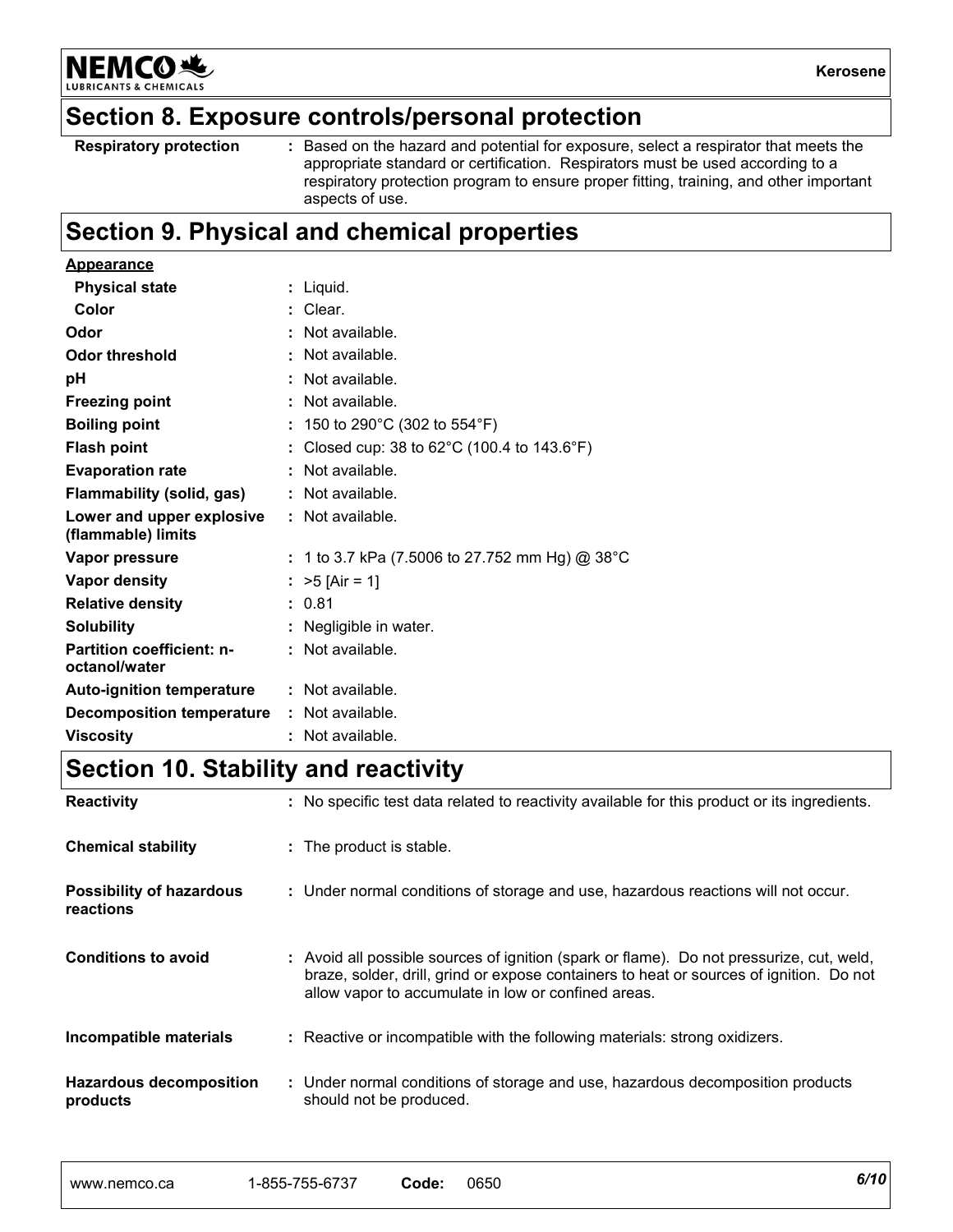

### **Section 11. Toxicological information**

#### **Information on toxicological effects**

#### **Acute toxicity**

| <b>Product/ingredient name</b>             | Result    | <b>Species</b> | <b>Dose</b> | <b>Exposure</b> |
|--------------------------------------------|-----------|----------------|-------------|-----------------|
| Kerosine (Petroleum),<br>Hydrodesulfurized | ∟D50 Oral | Rat            | >5000 mg/kg |                 |

#### **Irritation/Corrosion**

| <b>Product/ingredient name</b>             | Result                   | Species | <b>Score</b> | <b>Exposure</b>     | <b>Observation</b> |
|--------------------------------------------|--------------------------|---------|--------------|---------------------|--------------------|
| Kerosine (Petroleum),<br>Hydrodesulfurized | Skin - Moderate irritant | Rabbit  |              | 24 hours 500 mg   - |                    |

#### **Sensitization**

There is no data available.

#### **Mutagenicity**

There is no data available.

#### **Carcinogenicity**

#### **Classification**

| <b>Product/ingredient</b><br>⊺name         | OSHA  IARC | <b>NTP</b> | <b>ACGIH</b> | <b>EPA</b> | NIOSH |
|--------------------------------------------|------------|------------|--------------|------------|-------|
| Kerosine (Petroleum),<br>Hydrodesulfurized |            |            | A3           |            |       |

#### **Reproductive toxicity**

There is no data available.

#### **Teratogenicity**

There is no data available.

#### **Specific target organ toxicity (single exposure)**

There is no data available.

#### **Specific target organ toxicity (repeated exposure)**

#### There is no data available.

#### **Aspiration hazard**

| <b>Name</b>                             | Result                                |  |
|-----------------------------------------|---------------------------------------|--|
| Kerosine (Petroleum), Hydrodesulfurized | <b>ASPIRATION HAZARD - Category 1</b> |  |

| Information on the likely<br>routes of exposure | : Dermal contact. Eye contact. Inhalation. Ingestion.                                                                                                                  |      |
|-------------------------------------------------|------------------------------------------------------------------------------------------------------------------------------------------------------------------------|------|
| Potential acute health effects                  |                                                                                                                                                                        |      |
| Eye contact                                     | : Causes serious eye irritation.                                                                                                                                       |      |
| <b>Inhalation</b>                               | : No known significant effects or critical hazards.                                                                                                                    |      |
| <b>Skin contact</b>                             | : Causes skin irritation.                                                                                                                                              |      |
| Ingestion                                       | : May be fatal if swallowed and enters airways.                                                                                                                        |      |
| Eye contact                                     | <u>Symptoms related to the physical, chemical and toxicological characteristics</u><br>: Adverse symptoms may include the following:<br>pain or irritation<br>watering |      |
|                                                 | redness                                                                                                                                                                |      |
| <b>Inhalation</b>                               | : No known significant effects or critical hazards.                                                                                                                    |      |
| www.nemco.ca                                    | 0650<br>1-855-755-6737<br>Code:                                                                                                                                        | 7/10 |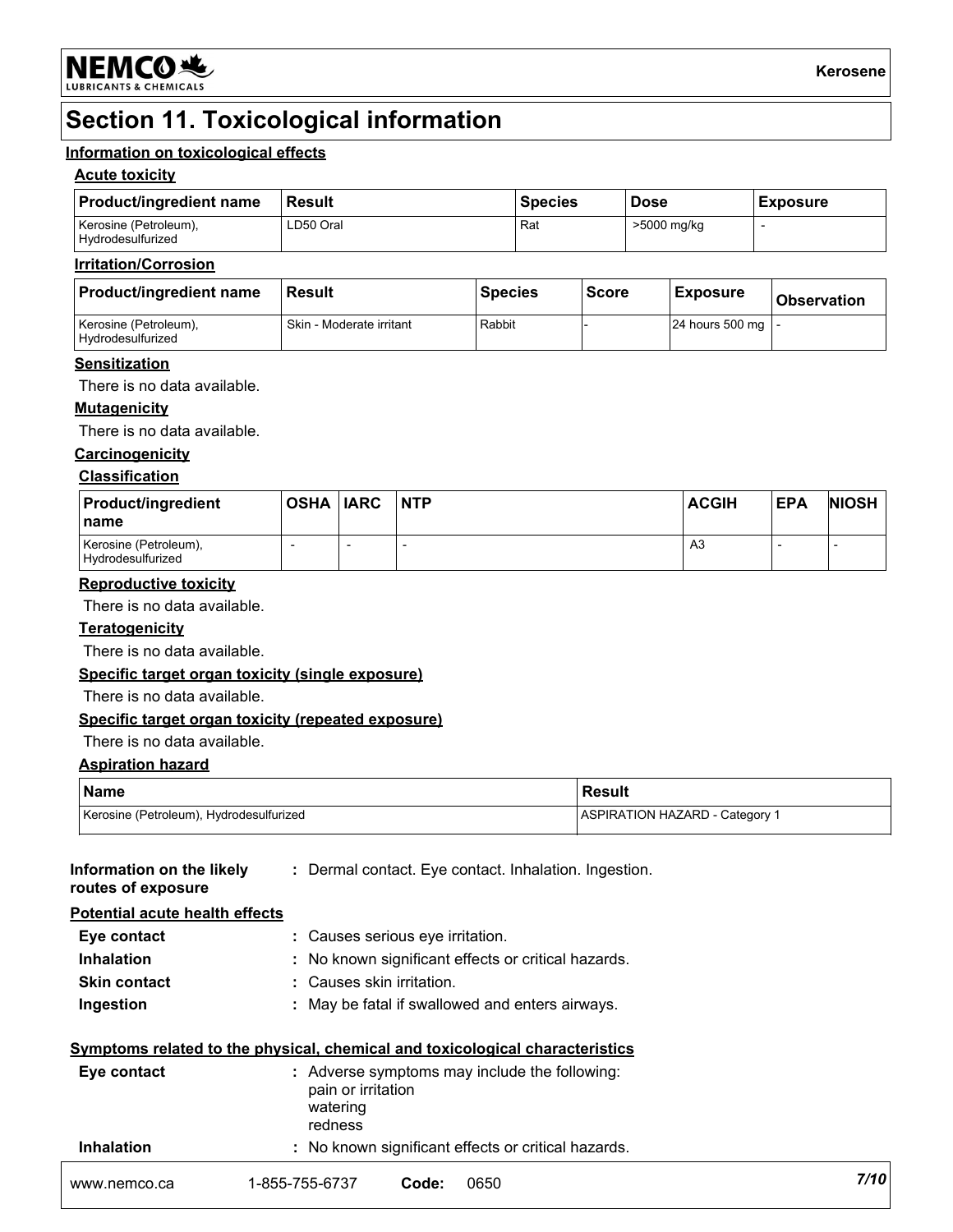**Kerosene**

### **Section 11. Toxicological information**

| <b>Skin contact</b>                     | : Adverse symptoms may include the following:<br>irritation<br>redness                   |
|-----------------------------------------|------------------------------------------------------------------------------------------|
| Ingestion                               | : Adverse symptoms may include the following:<br>nausea or vomiting                      |
|                                         | Delayed and immediate effects and also chronic effects from short and long term exposure |
| <b>Short term exposure</b>              |                                                                                          |
| <b>Potential immediate</b><br>effects   | : No known significant effects or critical hazards.                                      |
| <b>Potential delayed effects</b>        | : No known significant effects or critical hazards.                                      |
| Long term exposure                      |                                                                                          |
| <b>Potential immediate</b><br>effects   | : No known significant effects or critical hazards.                                      |
| <b>Potential delayed effects</b>        | : No known significant effects or critical hazards.                                      |
| <b>Potential chronic health effects</b> |                                                                                          |
| General                                 | : No known significant effects or critical hazards.                                      |
| Carcinogenicity                         | : No known significant effects or critical hazards.                                      |
| <b>Mutagenicity</b>                     | : No known significant effects or critical hazards.                                      |
| <b>Teratogenicity</b>                   | : No known significant effects or critical hazards.                                      |
| <b>Developmental effects</b>            | : No known significant effects or critical hazards.                                      |
| <b>Fertility effects</b>                | : No known significant effects or critical hazards.                                      |

#### **Numerical measures of toxicity**

#### **Acute toxicity estimates**

**NEMCO头** 

LUBRICA

There is no data available.

### **Section 12. Ecological information**

#### **Toxicity**

There is no data available.

#### **Persistence and degradability**

There is no data available.

#### **Bioaccumulative potential**

There is no data available.

#### **Mobility in soil**

| Soil/water partition<br>coefficient (K <sub>oc</sub> ) | : There is no data available.                       |
|--------------------------------------------------------|-----------------------------------------------------|
| Other adverse effects                                  | : No known significant effects or critical hazards. |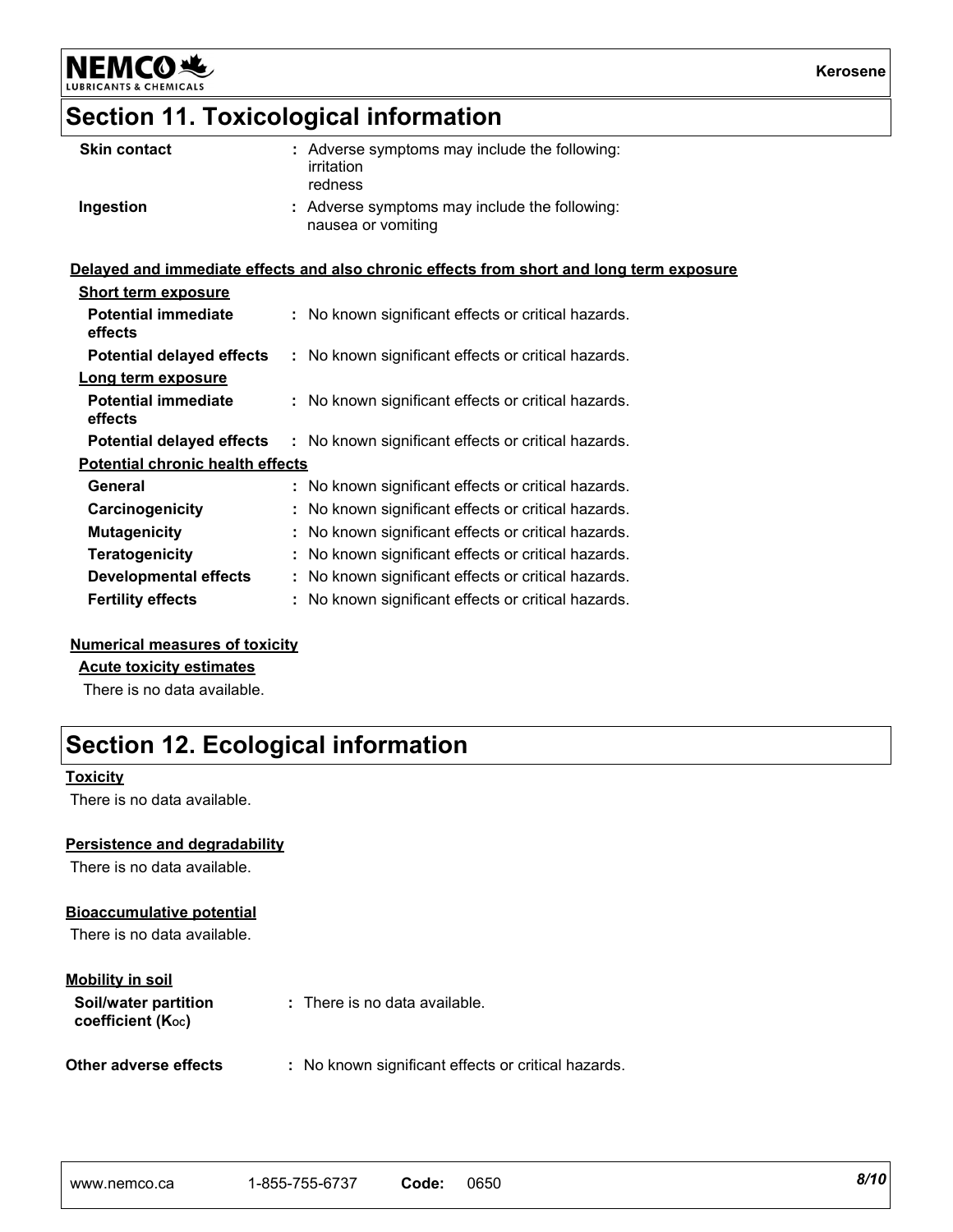

**Kerosene**

### **Section 13. Disposal considerations**

The generation of waste should be avoided or minimized wherever possible. Disposal of this product, solutions and any by-products should comply with the requirements of environmental protection and waste disposal legislation and any regional local authority requirements. Dispose of surplus and non-recyclable products via a licensed waste disposal contractor. Waste should not be disposed of untreated to the sewer unless fully compliant with the requirements of all authorities with jurisdiction. Waste packaging should be recycled. Incineration or landfill should only be considered when recycling is not feasible. This material and its container must be disposed of in a safe way. Care should be taken when handling empty containers that have not been cleaned or rinsed out. Empty containers or liners may retain some product residues. Vapor from product residues may create a highly flammable or explosive atmosphere inside the container. Do not cut, weld or grind used containers unless they have been cleaned thoroughly internally. Avoid dispersal of spilled material and runoff and contact with soil, waterways, drains and sewers. **Disposal methods :**

### **Section 14. Transport information**

|                                      | <b>TDG Classification</b>                                                                                                             | <b>IMDG</b>                                  | <b>IATA</b>     |
|--------------------------------------|---------------------------------------------------------------------------------------------------------------------------------------|----------------------------------------------|-----------------|
| <b>UN number</b>                     | <b>UN1223</b>                                                                                                                         | UN1223                                       | <b>UN1223</b>   |
| <b>UN proper</b><br>shipping name    | <b>KEROSENE</b>                                                                                                                       | <b>KEROSENE</b>                              | <b>KEROSENE</b> |
| <b>Transport</b><br>hazard class(es) | 3                                                                                                                                     | 3                                            | 3               |
| Packing group                        | $\mathbf{III}$                                                                                                                        | Ш                                            | $\mathbf{III}$  |
| Environmental<br>hazards             | No.                                                                                                                                   | No.                                          | No.             |
| <b>Additional</b><br>information     | Product classified as per the following<br>sections of the Transportation of<br>Dangerous Goods Regulations: 2.18-2.<br>19 (Class 3). | <b>Emergency schedules (EmS)</b><br>F-E, S-E |                 |

**AERG :** 128

**Special precautions for user Transport within user's premises:** always transport in closed containers that are **:** upright and secure. Ensure that persons transporting the product know what to do in the event of an accident or spillage.

### **Section 15. Regulatory information**

#### **Canadian lists**

| <b>Canadian NPRI</b>         | : None of the components are listed.     |
|------------------------------|------------------------------------------|
| <b>CEPA Toxic substances</b> | : None of the components are listed.     |
| <b>Canada inventory</b>      | : All components are listed or exempted. |